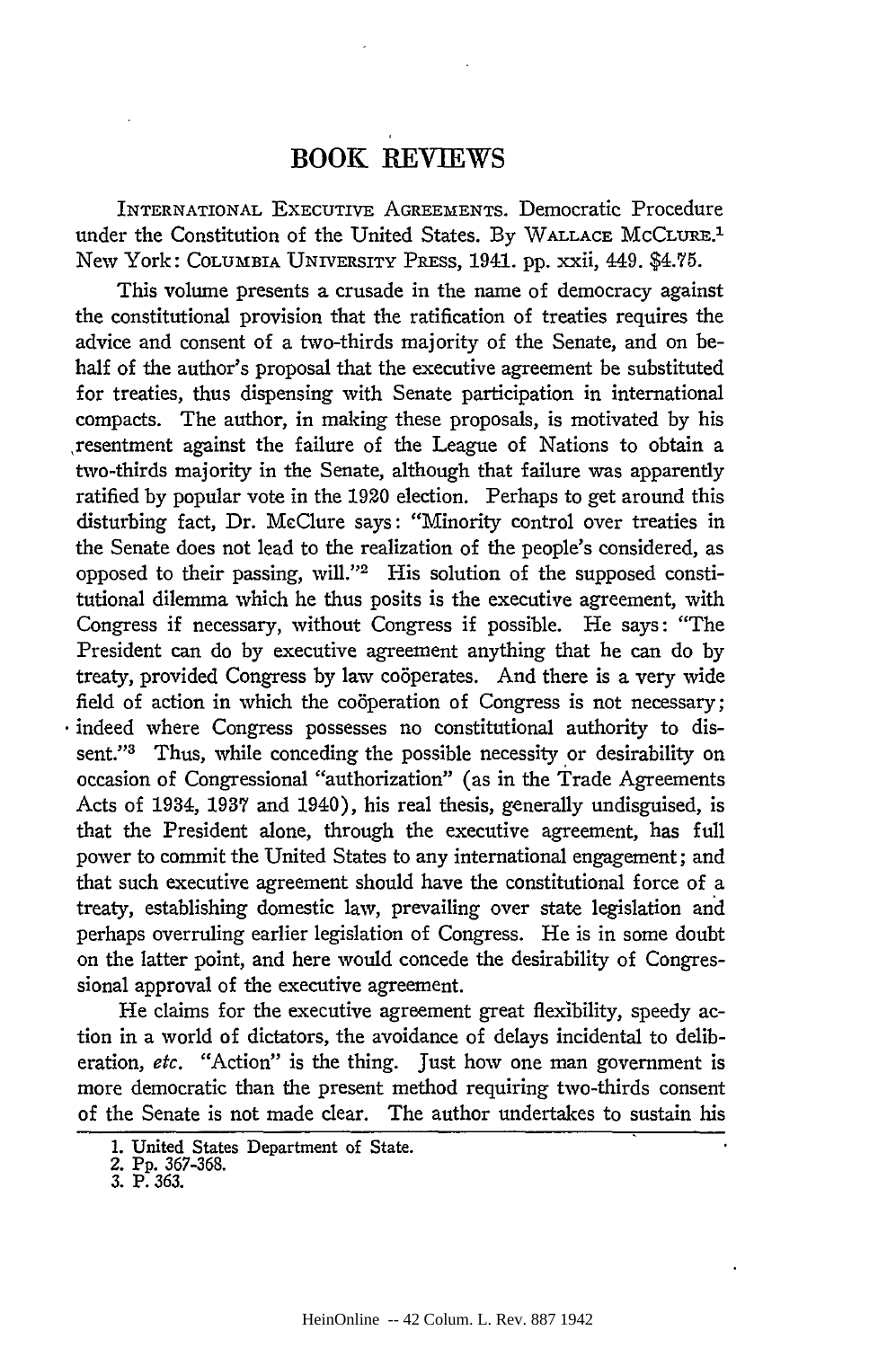thesis by citing the facts that some 1200 executive agreements have been entered into as against only about 800 treaties; that a "Constitutional usage" accepts the executive agreement as a regular mode of international compact; that there is nothing in the Constitution which prevents the President from making such agreements; and that he is the repository of the executive power and the authorized agent or organ for conducting the foreign relations of the country. Moreover, he points out that in both the *Curtiss-Wright4 and Belmont5* cases, the Supreme Court, through Mr. Justice Sutherland, expressed strong approval of a wide executive power in foreign affairs and in the latter case sustained the law-making character of the Litvinoff-Roosevelt executive agreement. Had the author had before him the decision of the majority justices in *United States v. Pink,6* decided February 2, 1942, his cup of joy would doubtless have been full to overflowing. He would allow some small scope for treaties and therefore for Senate consent in routine and noncontroversial matters "about which no public opinion exists and no question as to their acceptability arises."<sup>7</sup> For controversial matters, the Senate method "may well be quietly abandoned," $\delta$  and the executive agreement used instead. Thus, when debate and deliberation are most vital, the President alone shall decide; when the matter is unimportant, Senate participation may be permitted. I thought only totalitarian chiefs argued thus. The author does not tell us how to distinguish a controversial from a routine matter, but presumably the President also would decide that.

This reviewer considers the author's purpose, to evade the treatymaking power by conferring still more power on the executive, as unfortunate advice in constitutional theory and practice. The evidence cited in support of the thesis is inconclusive if not indeed often inapposite. The Senate in my opinion performed a nationally useful service in rejecting American participation in the political League of Nations-another tenant in a house built on sand would not have saved it from collapse. The author evidently assumes that practically all executive agreements are models of good judgment, whereas I would contend that not a few are unfortunate and would probably not have obtained Senate approval, if submitted. The executive agreement of May 19, 1927, by which the executive practically abandoned millions of dollars of claims against Great Britain arising out of violations of American neutral rights may be cited among others. That agreement did much damage to Ameri-

<sup>4.</sup> United States v. Curtiss-Wright Export Corp., 299 U. **S.** 304 (1936).

<sup>5.</sup> United States v. Belmont, 301 U. S. 324 (1937).

<sup>6. 62</sup> Sup. Ct. 552 (1942). **7.** P. 378.

**<sup>8.</sup>** P. 378.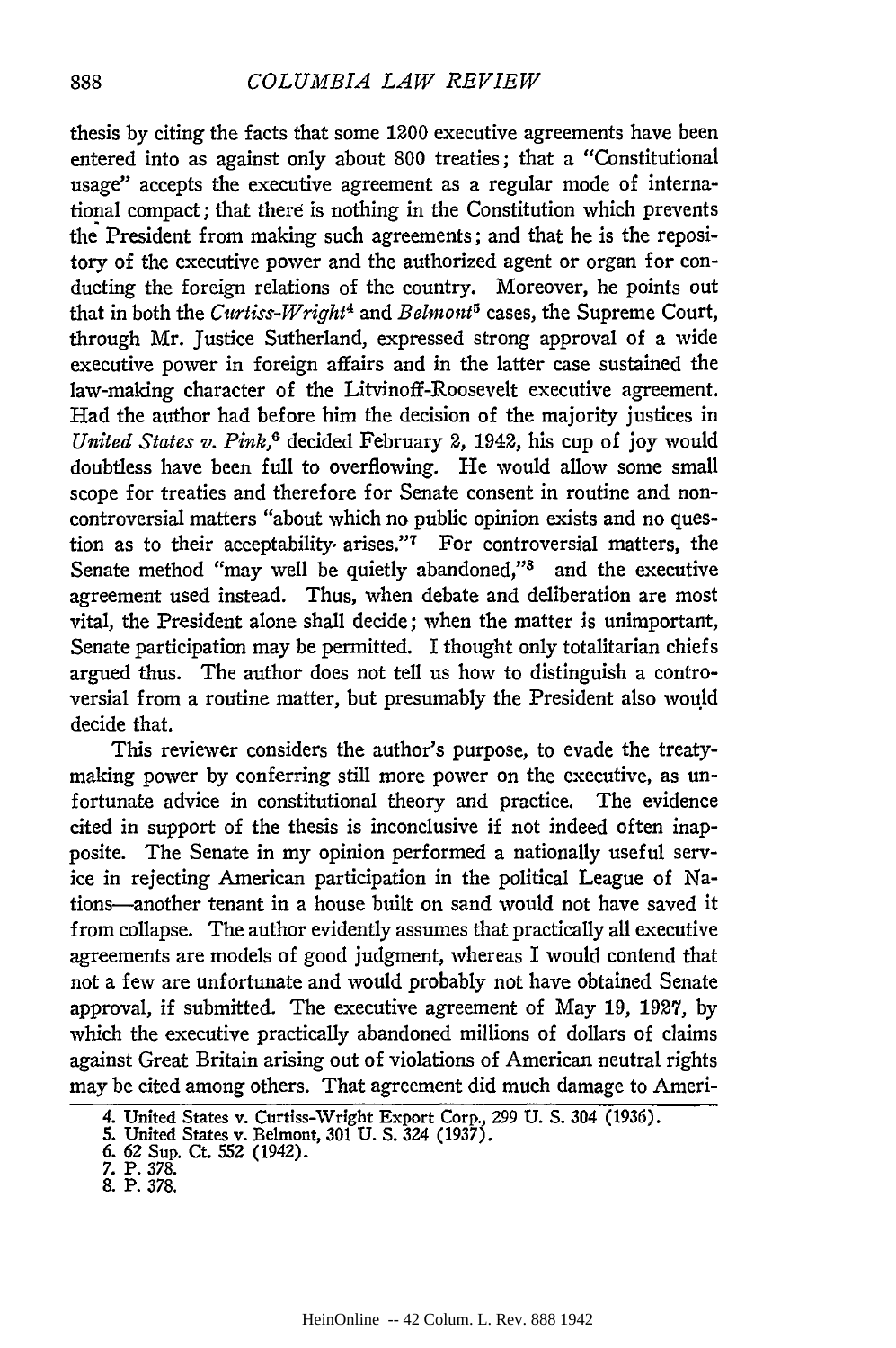can citizens as well as to international law, and transferred the contest over maritime rights from the legal to the political field, with far-reaching consequences. There is no proof that the Senate has abused its powers by rejecting sound treaties; the author admits that in one day thirteen were approved.

In marshalling his evidence of the so-called "constitutional usage" of 'concluding executive agreements, the author fails to distinguish between, and cites indiscriminately, different kinds of executive agreements: (1) those made under authority of Congress and implementing an act or policy of Congress or ratified by Congress, and (2) those made without Congressional support, authority or ratification. The former, exemplified by tariff and postal agreements (of which there have been over 300) far outnumber all others. Yet the impression is sought to be conveyed that they all represent the "methodology" of the executive agreement as an instrument of government, as an alternative to formal treaties. The second group largely covers matters distinctly within executive control, such as the recognition of foreign governments, the receiving of foreign diplomatic representatives, instructions to our own diplomatic and consular offices, the settlement and provision for the arbitration of claims against foreign governments in connection with the executive function of protecting citizens abroad, and armistice agreements made as Commander-in-Chief of armies in the field. The President also has a large power of negotiating, but the glib assumption that this necessarily confers the power finally to *conclude* all agreements is unfounded. Texas and Hawaii were admitted by Congress, not by the executive. This narrows the field of difficulty, doubt or dispute to the question of the executive power to conclude political agreements with foreign powers, and here we find that secrecy is one of the great dangers of the executiye method. The Roosevelt-Katsura Agreement of 1905 and the secret clause of the Lansing-Ishii Agreement of 1917 were not disclosed for some years. Where the agreements were published and allowed to stand, like the Root-Takahira Agreement of 1908 and the Gentlemen's Agreement of 1907, it may be assumed that the Senate saw no reason to assert its prerogatives. Nor does the fact that Congress often has to appropriate money or pass legislation in execution of a treaty obligation assume the "superiority of Congress to the treaty-making power."9 If the author thinks that "no more masterful opinion is recorded in judicial annals than that of John Marshall" in *Marbury v. Madison,* he ought to read Professor McLaughlin's analysis of that *tour de force."°* John Bassett Moore, *"* . . . one of the most

<sup>9.</sup> P. 60.

<sup>10.</sup> McLaughlin, *Marbury vs. Madison Again* (1928) 14 A. B. A. **J.** 155.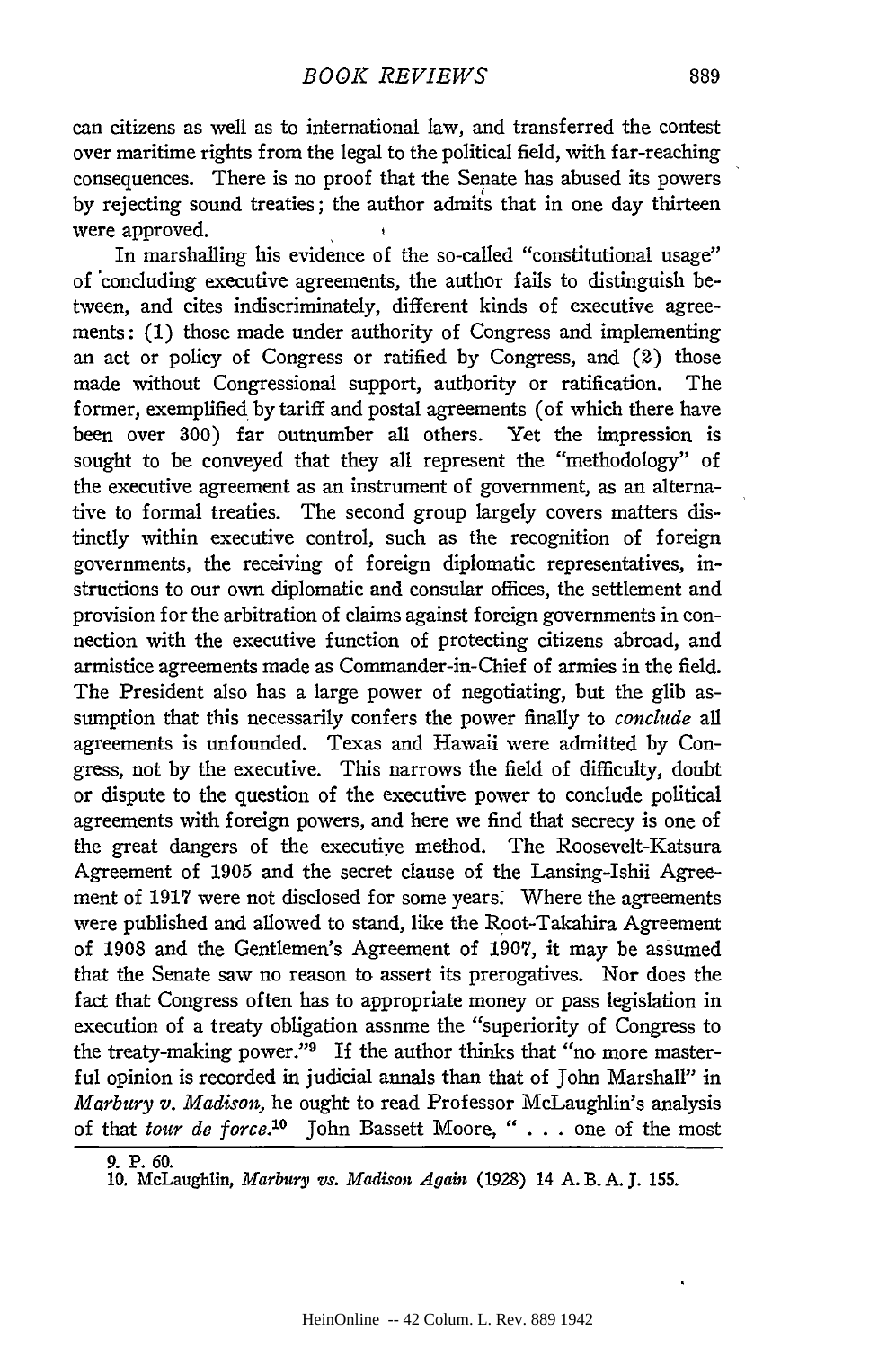preëminent of American jurisconsults, . . . "<sup>11</sup> does not in any way support Dr. McClure's general thesis. I have his permission to say that he never intended by any of the passages quoted by Dr. McClure to convey the opinion that any part of the treaty-making power under the Constitution had been done away with or impaired by practice; and that, without imputing to Dr. McClure any purpose to misrepresent what he said, he thinks that the passages in question, when read in connection with the context, do not sustain the theory of constitutional dilapidation in support of which they are cited.

Confronted by the fact that numerous subjects, like extradition, naturalization, consular privileges, treaties of peace, arbitration of claims against the United States, and compacts modifying acts of Congress are by "constitutional usage" embodied only in treaties and not in executive agreements, Dr. McClure falls back on some doubtful aberrations, like Lincoln's single and never repeated. surrender of a fugitive from justice,12 to maintain that all this could have been accomplished equally well by executive agreement. Here "constitutional usage" has no appeal for the author. On claims against the United States he might have cited the Mexican Agreement of 1934 and the *I'm Alone* protocol of arbitration, but these are exceptional and can be justified on treaty-interpretation grounds.

The author finds his greatest moral support in the dicta of Justice Sutherland in the *Curtiss-Wright* and *Belmont* cases,18 in which the Court did express its approval of a wide executive power in dealing with foreign affairs. In the former case it was only necessary to pass upon the power of Congress to authorize, and the power of the President thereunder to impose, an impartial embargo on the belligerents in the Chaco War if he thought this would be conducive to peace. The pertinent remarks are actually confined to the plenary power of "negotiation" and "inquiry," which obviously are exceedingly broad. But Justice Sutherland went further and took occasion to read into his opinion the substance of his Columbia Lectures (1918) on *Constitutional Power and World Affairs,* in which he maintained, not the thesis of Dr. McClure, but a very broad power of the federal government and the President, independently of the Constitution, to deal with foreign affairs. 'In the *Belmont* case, the executive agreement was indeed analogized to a treaty in its capacity to override conflicting state law, a conclusion even more fully confirmed in *United States v. Pink,'4* a case not calling for any such pronouncement. In the latter opinion, the Litvinoff

<sup>11.</sup> P. 251. See also **pp.** 82, 331, where passages are quoted.

<sup>12.</sup> Pp. 333, 334-35. 13. See notes 4 and 5 *spra.* 14. See note 6 *supra.*